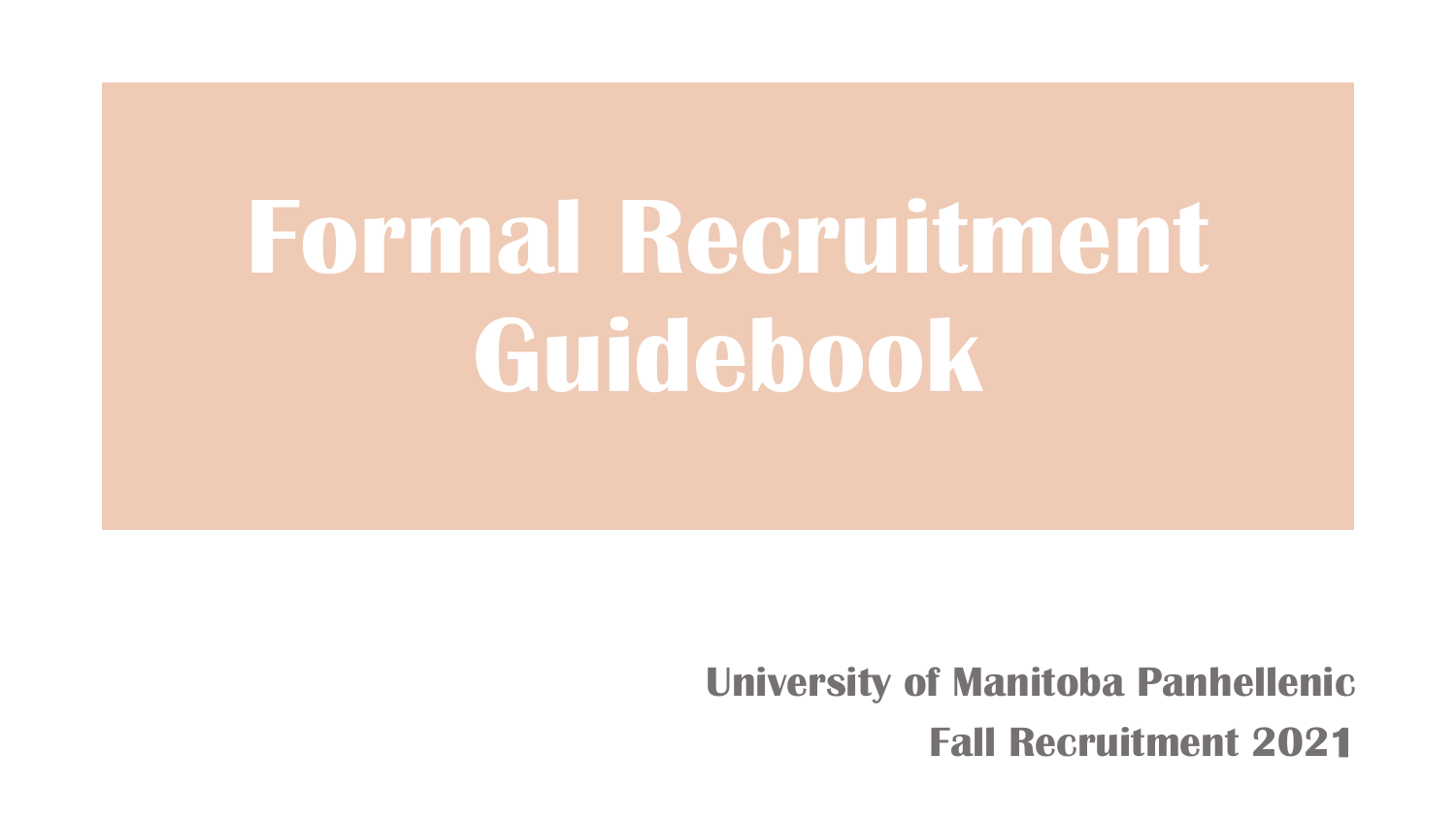### **TABLE OF CONTENTS**

- **IMPORTANT DATES**
- **EVENT BREAKDOWN**
- **WHAT IS BID MATCHING?**
- **GREEK SPEAK**
- **OUR CHAPTERS**
- **FINANCES**
- **GPA REQUIREMENTS**
- **TIME COMMITMENTS**
- **HOW DO I KNOW WHICH CHAPTER TO JOIN?**
- **OUR PROMISE TO YOU**

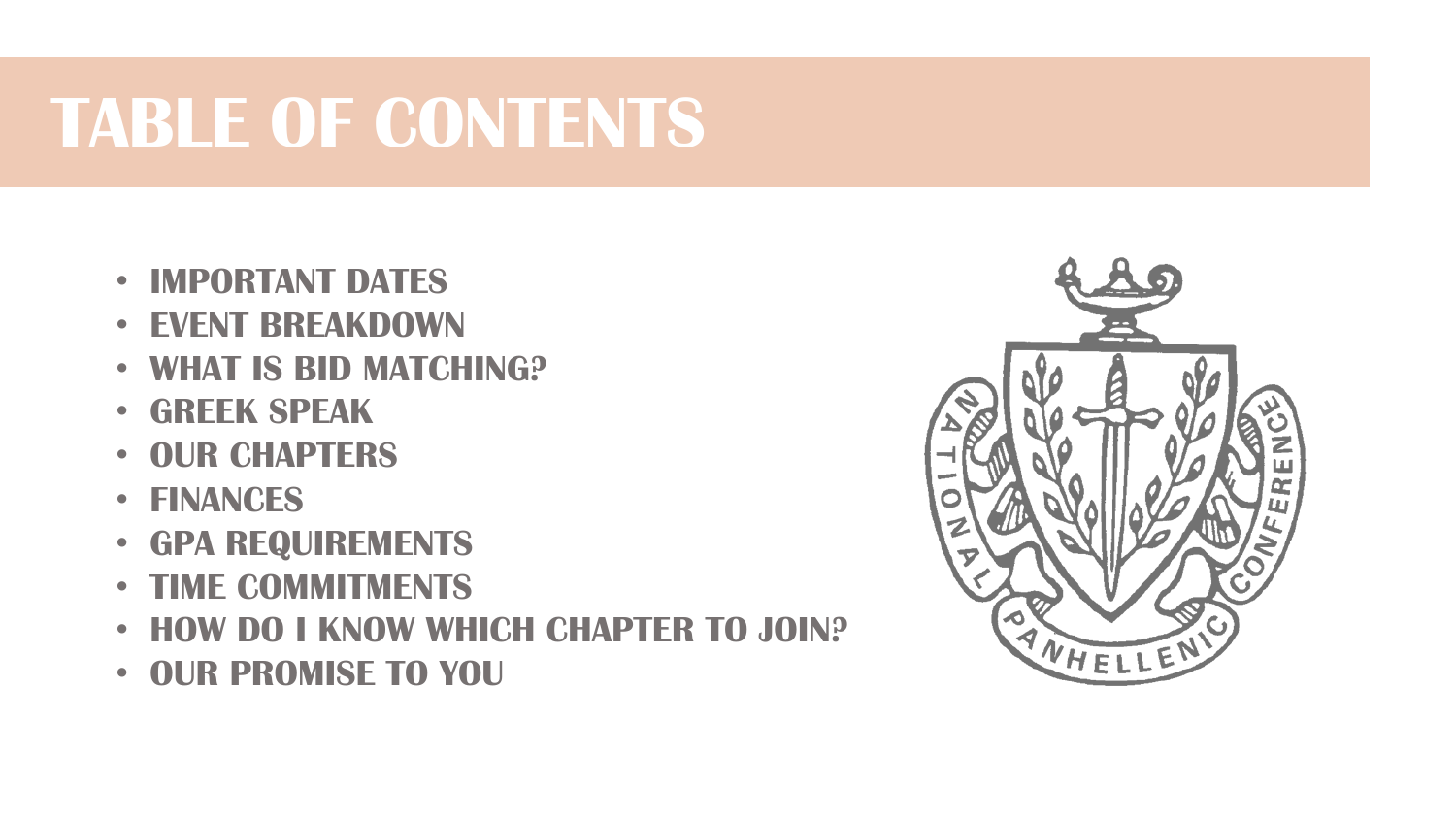## **Important Dates**

Both recruitment orientation events are not mandatory but we reccomend you attend one of the two recruitment orientation events. To have the best opportunity to join a sorority, you must attend at least one event for each group.

Sep*2021*

| SUN | <b>MON</b> |    | <b>TUE</b>                                 | WED                                         | <b>THU</b>                                        | FRI | SAT                                         |
|-----|------------|----|--------------------------------------------|---------------------------------------------|---------------------------------------------------|-----|---------------------------------------------|
|     |            |    |                                            | 01                                          | 02                                                | 03  | 04                                          |
|     |            |    |                                            |                                             | University Prep Week Aug. 30, 2021 - Sep. 3, 2021 |     |                                             |
|     | 05         | 06 | 07                                         | 08                                          | 09                                                | 10  | 11                                          |
|     |            |    |                                            | First Day of Classes                        |                                                   |     |                                             |
|     | 12         | 13 | 14                                         | 15                                          | 17                                                | 17  | 18                                          |
|     |            |    |                                            |                                             |                                                   |     |                                             |
|     | 19         | 20 | 21                                         | 22                                          | 23                                                | 24  | 25                                          |
|     |            |    |                                            | Recruitment<br>Orientation 6pm              | Recruitment<br>Orientation 6pm                    |     | Oct 2, 2021                                 |
|     | 26         | 27 | 28                                         | 29                                          | 30                                                |     | Preference Event:<br>(by invitation)        |
|     |            |    | Day 1 of Events:<br>ADG 6pm<br>ADPi 7:30pm | Day 2 of Events:<br>ADPi 6pm<br>APhi 7:30pm | Day 3 of Events:<br>APhi 6pm<br>ADG 7:30pm        |     | APhi 10:30am<br>ADG 11:30am<br>ADPi 12:30am |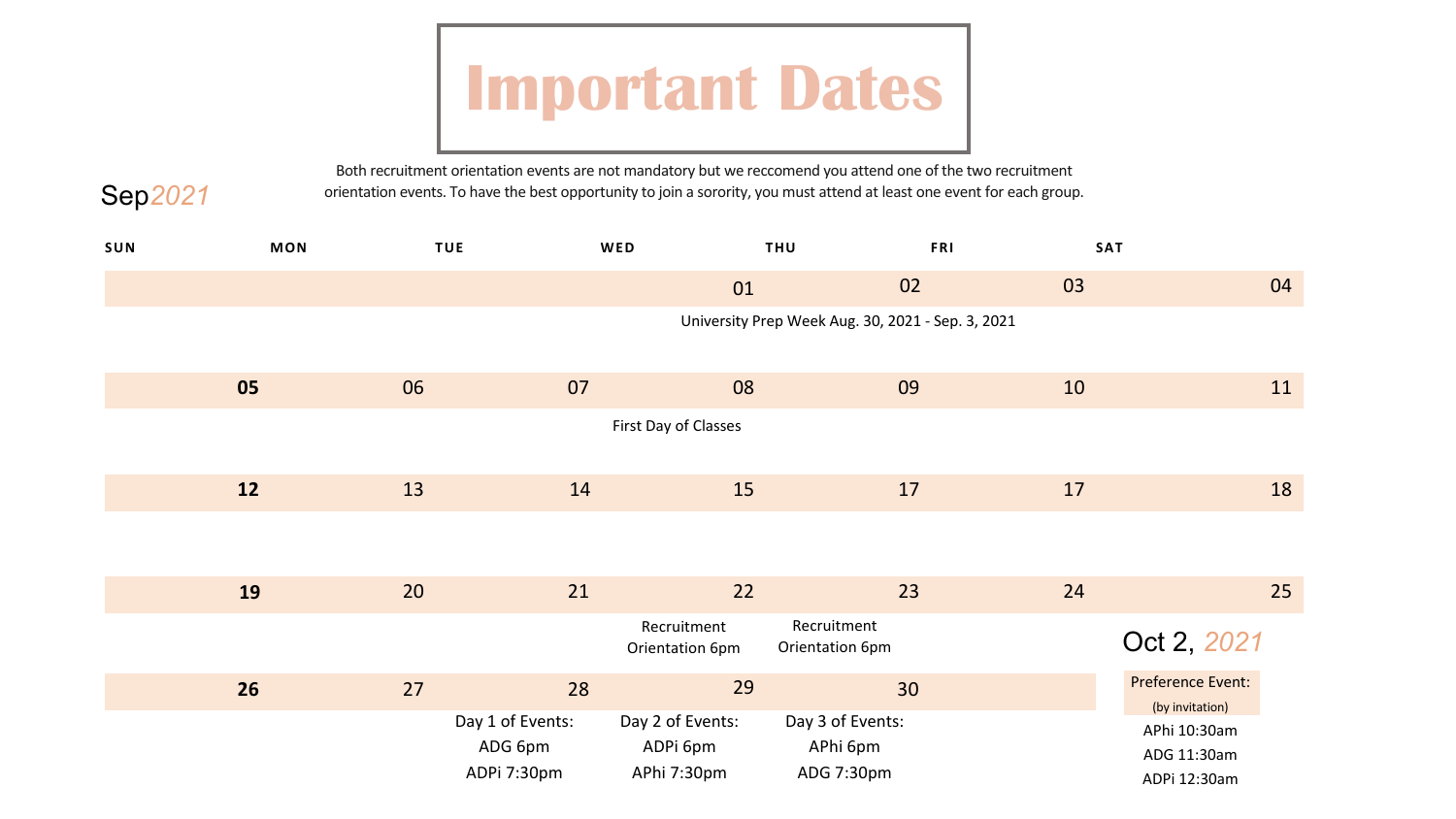### **Event Breakdown**

**What to except at the recruitment events**

At these events you will get the chance to meet the Panhellenic executives and the recruitment councilors as they go through a run need over the course of recruitment. You will also have the opportunity to ask any questions you have! Both recruitment kickoff events will provide the same information so don't feel obligated to attend both.

#### **Orientation Bays 1, 2, 3 of Events Preference Event**

chance to talk to members of the individual sororities. Here you can get to know more about what makes each group special and unique, as targeted at the specific groups. The groups will also give a presentation on their philanthropy and how they support and raise money for it, as well as a break down of the financial

This event is our only invitational event, and invitations to these events will be sent out after days 1,2, and 3. The sororities use this time to share their traditions with connections you have made. It is after this event that you will submit a list of the chapters in the order of which you hope to join. More information will be provided as you go through the recruitment

#### **A couple of reminders:**

-The fall 2021 panhellenic recruitment period will all be held over the **online platform** Zoom.

-In order to be eligible for recruitment you must be *enrolled* as a full time student at the University of Manitoba for the fall 2020 semester. -Through the recruitment week you will be required to meet each group at least once, as this provides you the best opportunity to find your forever home.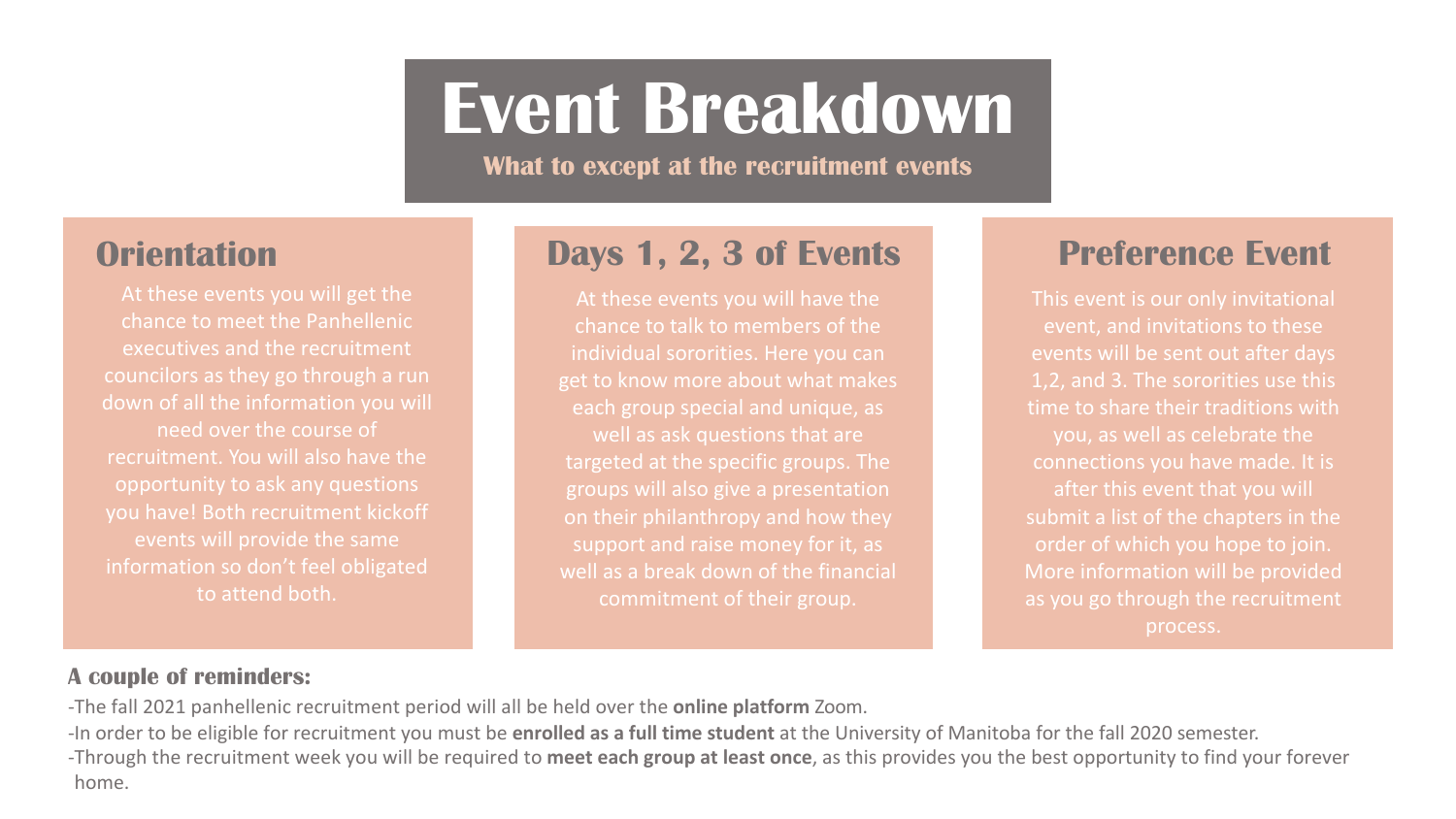# **What is Bid Matching?**

#### **and how does it affect me?**

Bid Matching is a mutual selection process used during formal recruitment that gives all chapters the chance for growth through the for the somewhat equal distribution of new members

**What is a bid?** It is your formal, written invitation to join a sorority

**When do you get a bid?** Bids are given out after the invitational preference event.

#### **How does getting a bid work?**

- $\circ$  After the preference event you will vote on the sororities you visited by submitting a list of the groups in the order in which you feel is your best match
- $\circ$  The chapters also submit a list of the order in which they felt that the potential new members would be best suited to their group.
- $\circ$  Then the Panhellenic Council will take both lists and evenly match potential new members to the sororities.
- $\circ$  After this the bid cards are extended to the potential new members

#### Do you have to accept the bid?

 $\circ$  No, you are under to accept the bid, but if you choose to decline your bid you will not be eligible to join a different sorority for an entire year.

#### Does everyone get a bid?

 $\circ$  While no one is guaranteed a bid after completing the recruitment process, we do our absolute best to ensure that as many people as possible receive an invitation. There are very few cases in which a girl going through the recruitment process in the fall does not receive an invitation.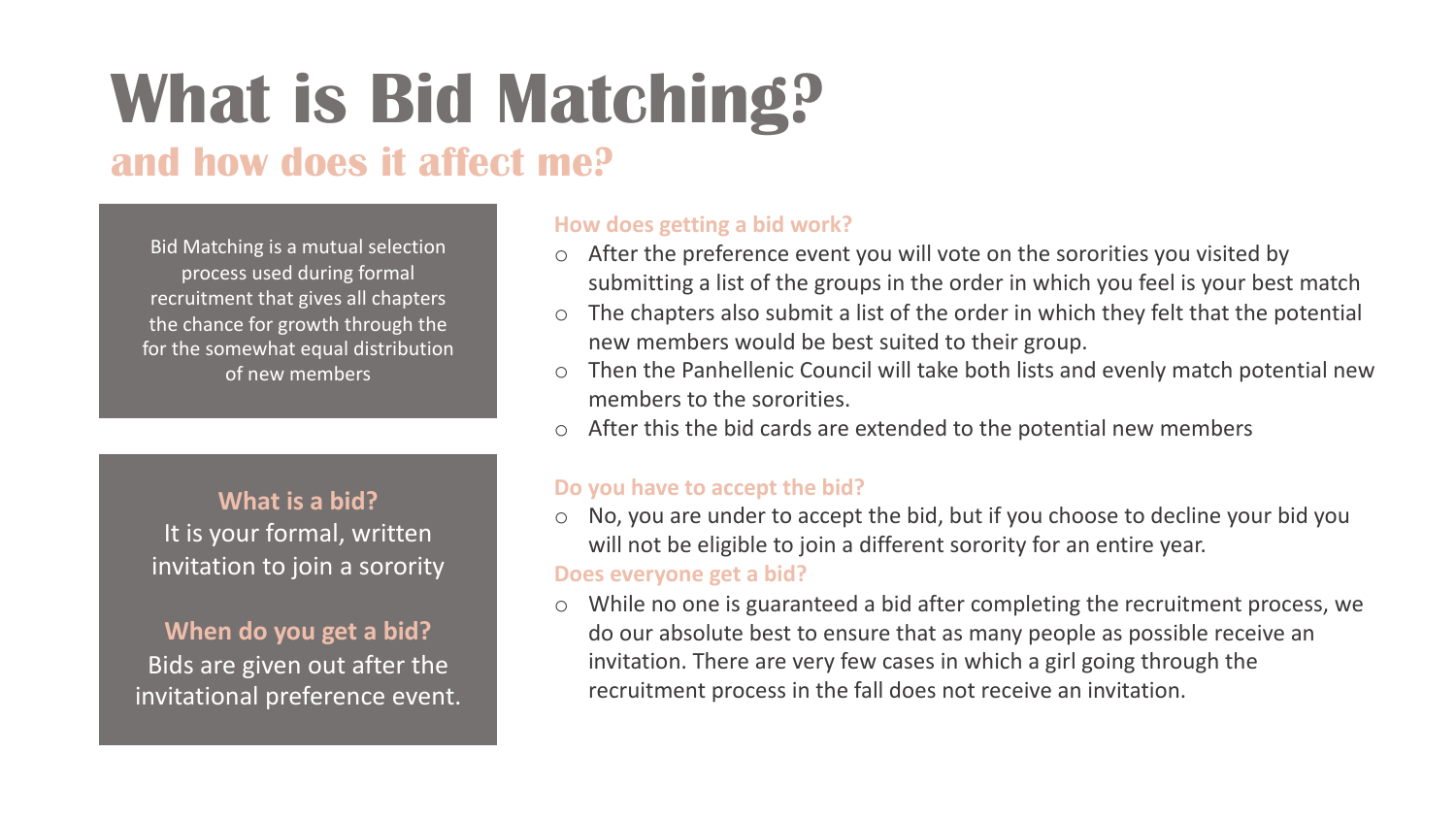### **Greek Speak**

#### **some terms you might hear over the course of recruitment**

Active: An undergraduate sorority member initiated by her chapter

**Alumna**: A sorority member who has graduated from their collegiate chapter; plural is alumnae.

**Bid**: A formal, written invitation to join a sorority

**Bid Day**: a day of celebration with the active members and the members who have newly accepted their bids

**Chapter:** another word for an individual sorority on the UofM campus

Formal Recruitment: A designated membership recruitment period during which a series of organized events are held by each sorority; recruitment is coordinated and supervised by Panhellenic Council.

**Initiation**: Ritualistic ceremony during which new members receive life-long membership privileges.

**Legacy**: A woman whose mother, sister, half-sister, or grandmother is an alumna or active member of a sorority.

**National Panhellenic Conference (NPC)**: A body composed of 26 national women's fraternities, each of which is autonomous as a Greek-letter society of college women, undergraduates, and alumnae.

**New Member:** A woman who has accepted a sorority bid but is not yet an initiated member.

Potential New Member (PNM): Any woman interested in becoming a sorority member who has matriculated and is eligible according to Panhellenic requirements.

**Panhellenic Council:** The university based governing body of the sororities; composed of a three member executive council, and a delegate from each chapter.

**Recruitment Counselor**: A Panhellenic representative who is available to guide women through the recruitment process and to answer questions.

**Sorority:** Greek-letter sisterhood. There are three on the UofM campus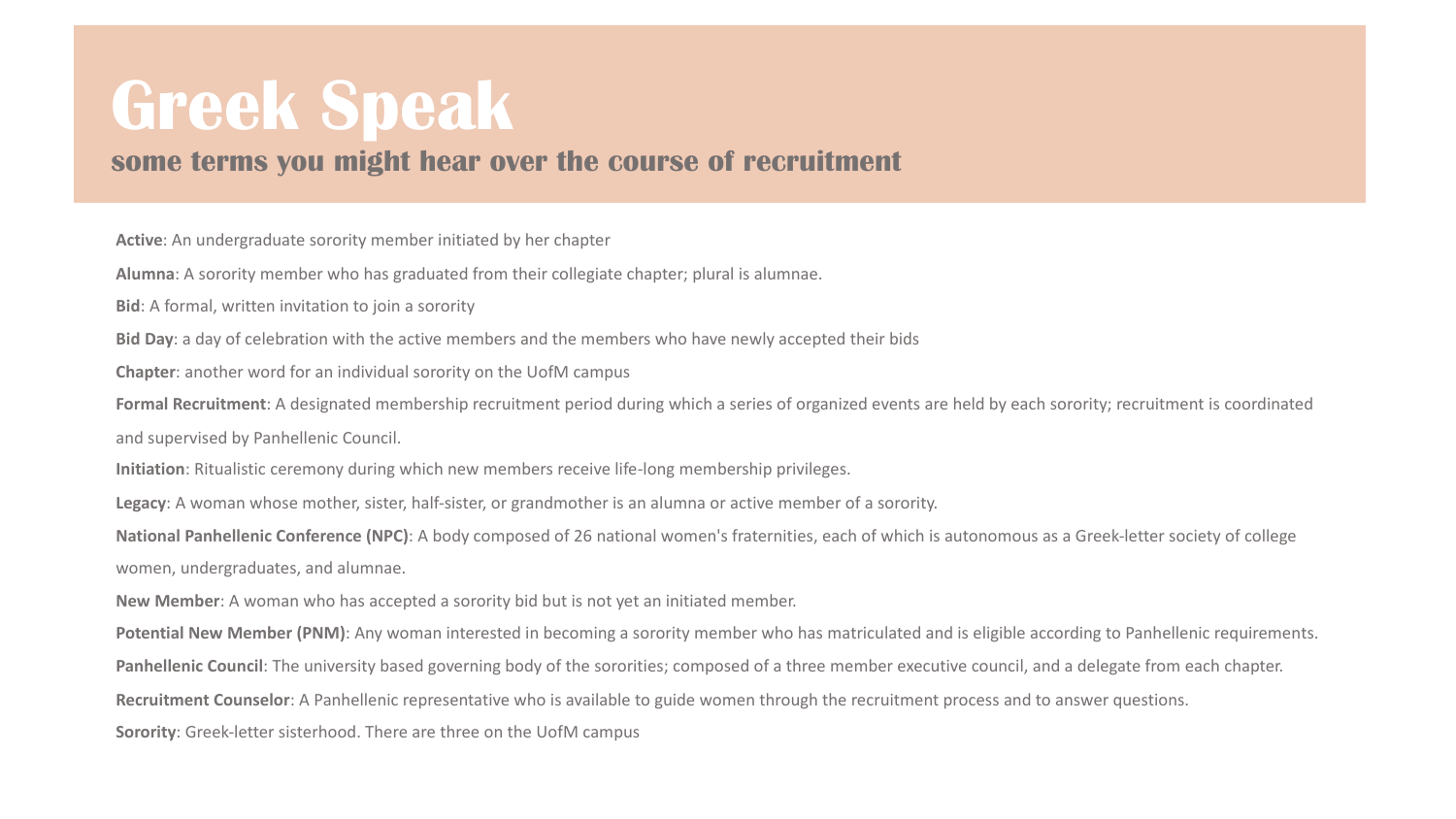## **Our Chapters**

Alpha Delta Pi "We live for each other"

**Founding: Wesleyan College, 1851 Manitoba Founding: 1930 Philanthropy: Ronald McDonald House Charities Colors:** Azure and White **Special Event:** Alpha Delta Pi Spaghetti Dinner

Alpha Phi "Union hand in hand"

**Founding:** Syracuse University, 1872 **Manitoba Founding: 1928 Philanthropy:** Alpha Phi Foundation in support of Women's Heart Health **Colors:** Silver and bordeaux **Special Event:** Alpha Phi Red Dress Gala

Alpha Gamma Delta "Loving. leading. Lasting."

**Founding:** Syracuse University, 1904 **Manitoba Founding: 1930 Philanthropy:** Fighting hunger **Colors**: Red, buff, and green **Special Event: Alpha Gamma Delta** Tea Party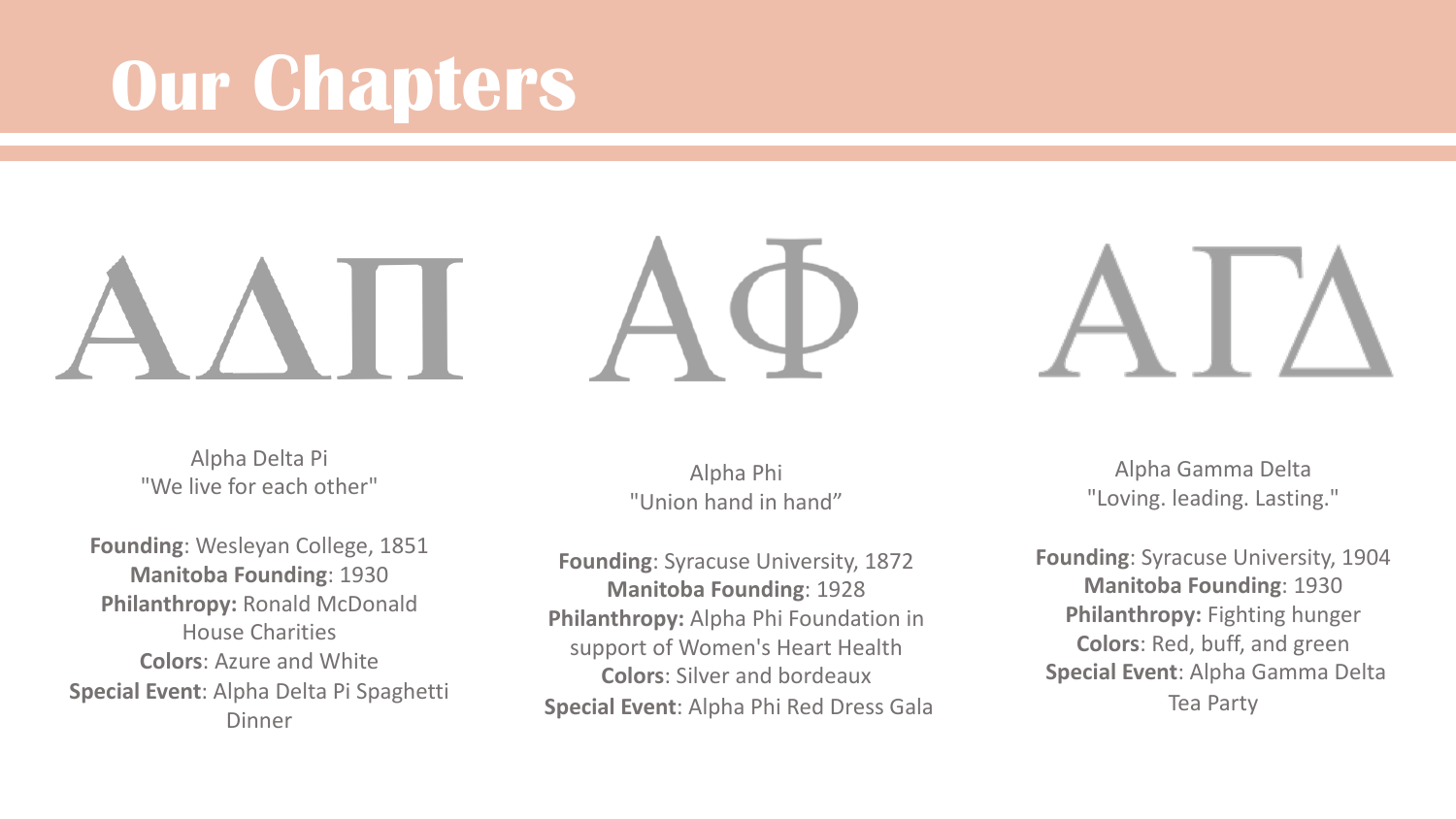### **What are the financial commitments of joining a sorority?**

Each sorority has dues required for their membership, but the recruitment process is free! At University of Manitoba, some sororities are "all inclusive" where all activities for the school year are included, and others have additional costs. During recruitment, each sorority will break down their fees so you can see how your money is being spent.

Some members are supported by their families, but many work part time in order to pay by themselves! Don't let costs deter you from joining a sorority!

Most sororities offer payment plans, which can be divided in monthly or bi-annual instalments.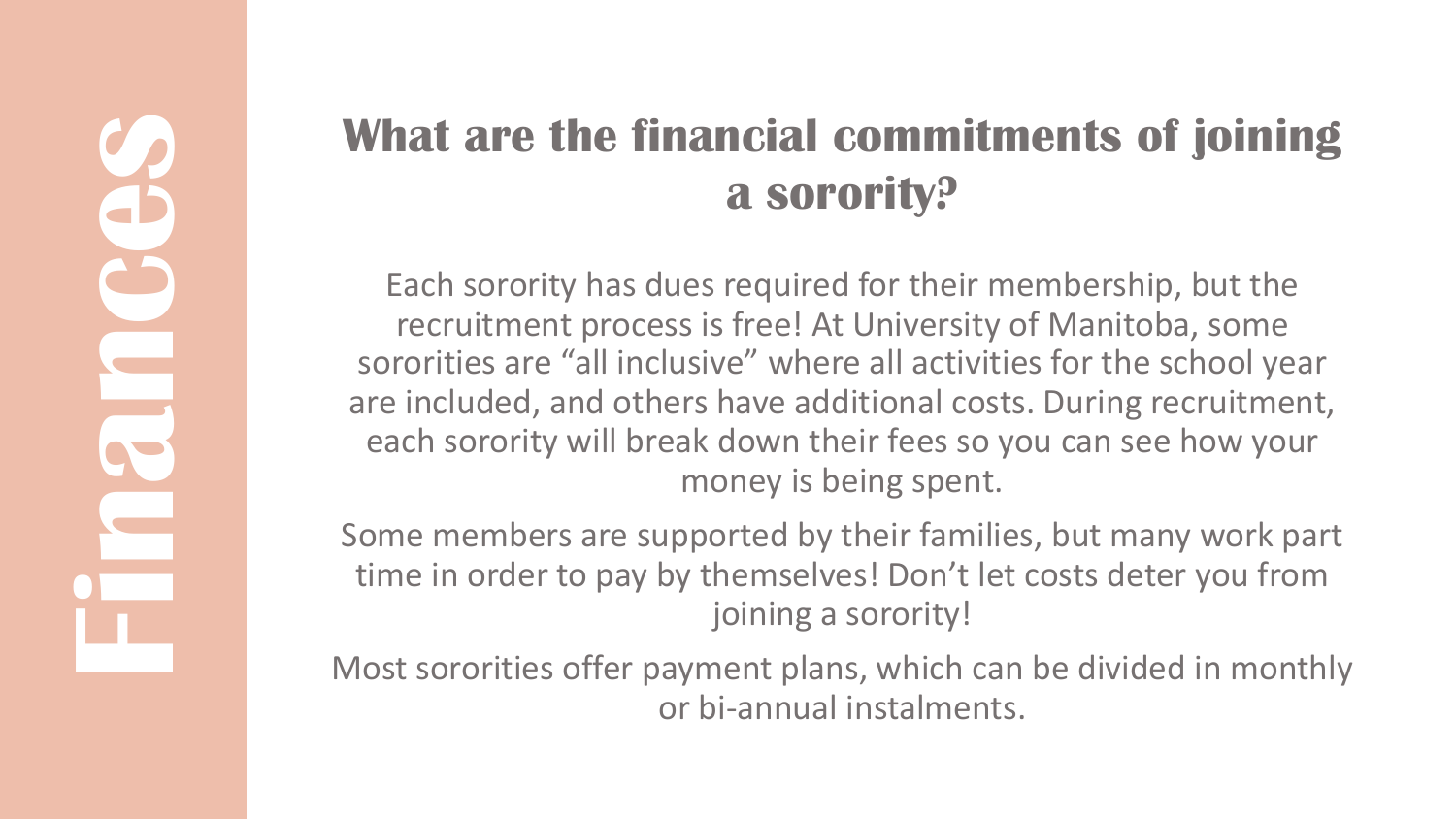### **GPA Requirements**

Academics are a pillar of sorority life, and each sorority at the University of Manitoba has a minimum GPA for members. Even if your GPA isn't perfect, we still want to meet you! We are committed to helping members achieve and maintain the GPA they want!<br>**For those of you coming from high school:** 



-A 2.5 GPA roughly translates to 65% grade average and a 2.8 GPA will be a 68%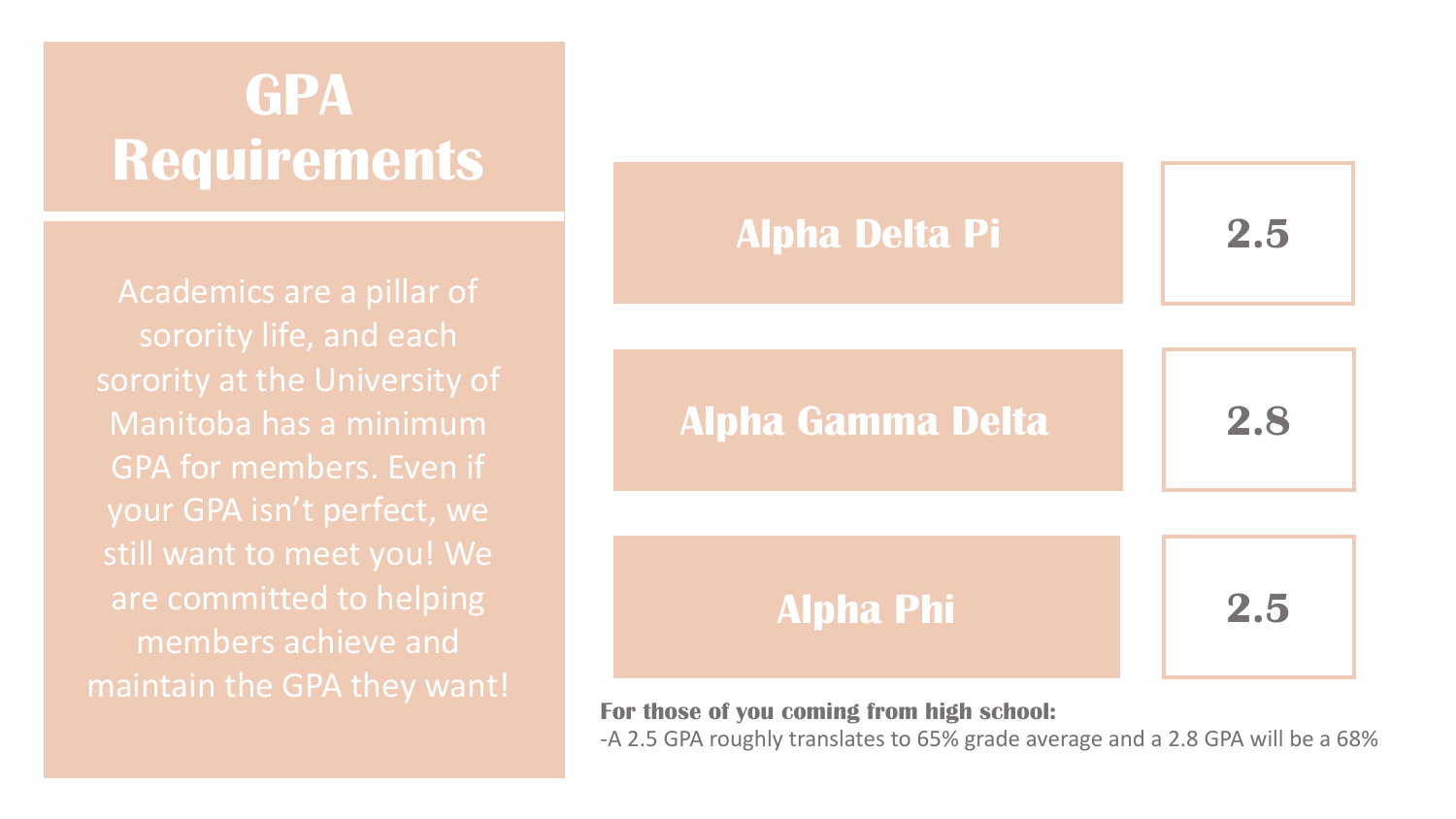## **Time Commitment**

As students, we understand how precious time is! All three sororities have different time commitments for members, usually a few hours a week. During recruitment, you'll get to learn more about the time commitment for each group.

The best part about joining a sorority is that you can shape your membership to suit you! Some activities will be mandatory (these you will know about well in advance), however, there are also lots of ways to cater your experience by going to the events that you are passionate about and fit into your schedule.

A typical week will include a chapter meeting, which takes place on a different night depending on the group you join, and possibly one or two other events. These events could be a study night, a volunteering event, a sisterhood event, or a multitude of other things. During your new member period, you will also have an additional new member meeting each week.

Other events that the chapters host are their special philanthropy events (more information can be found on the Our Chapters page, as well as the Manitoba Sororities website), retreats, formals, and more.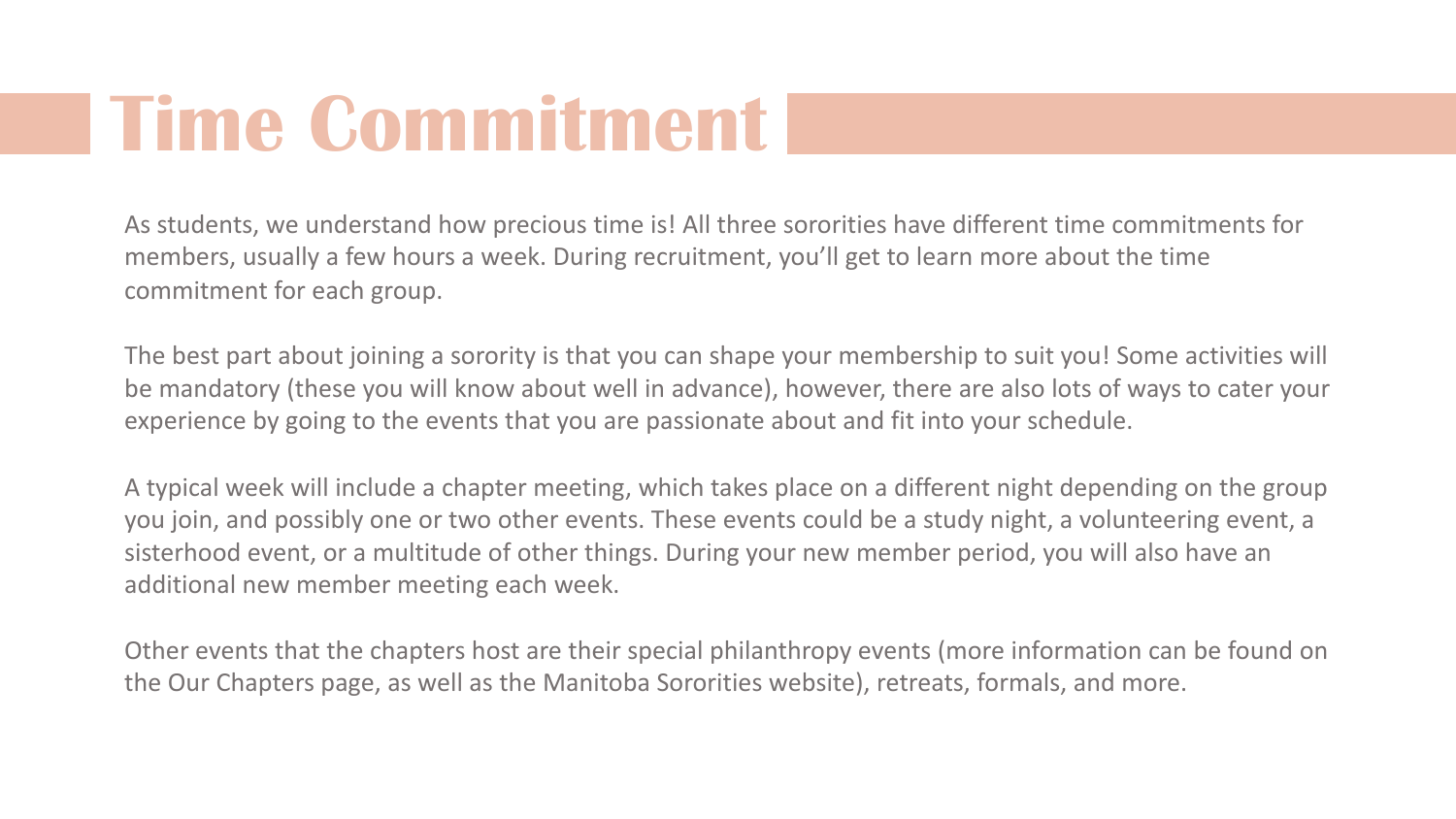### **How do I Know Which Chapter to Join?**

The recruitment process is an opportunity for you to get to know the individual chapters as much as it is an opportunity for them to get to know you. 

You want to find a group where you feel comfortable and that you can visualize yourself in. You want to be able to see the current members as potential lifelong friends and role models, as you will spend a lot of time with these women throughout your university career.

Go in to each party with an open mind, get to know the members and the traditions of each group, and do your best to relax and have fun with the process. This will be the best way to find where you feel most at home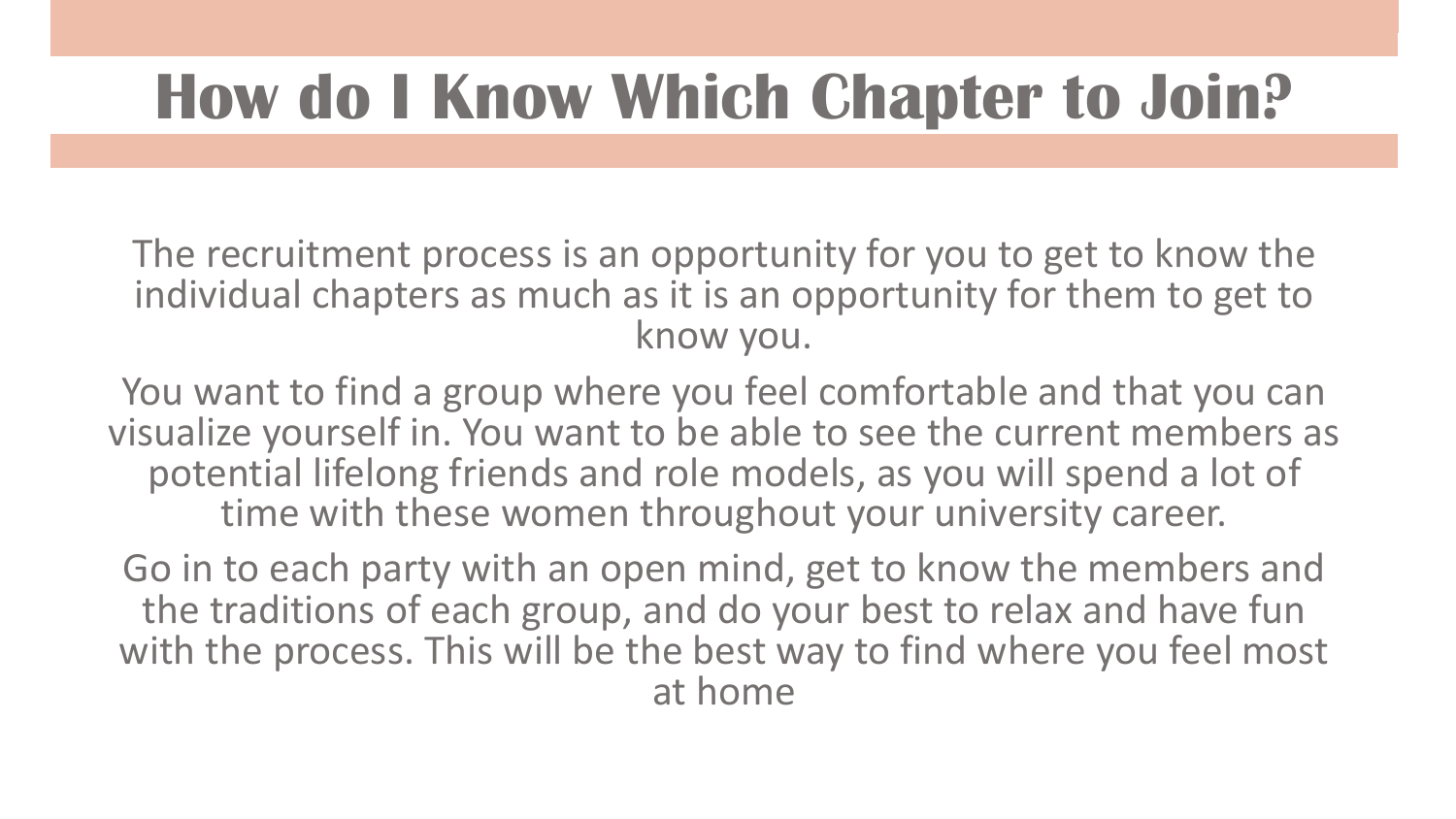# **Our Promise**

We promise a environment free of judgement or discrimination. A place where you can feel free to express yourself as you get to know the women who might potentially be your new sisters.

We also ensure that there is no hazing during the recruitment events as well as during your time in the sororities.

The Potential Member's Bill of Rights was adopted unanimously at the 1989 NPC Biennial Conference, giving women the right to:

- $\bullet$  be treated as an individual
- be fully informed about the recruitment process
- ask questions and receive true and objective answers from recruitment counselors and members
- be treated with respect
- be treated as a capable and mature person without being patronized
- ask how and why and receive straight answers
- have and express opinions to recruitment counselors
- have inviolable confidentiality when sharing information with recruitment counselors
- make informed choices without undue pressure from others
- be fully informed about the binding agreements implicit in the preference card signing
- make one's own choice and decision and accept full responsibility for the results of that decision
- have a positive, safe, and enriching recruitment and new member experience.